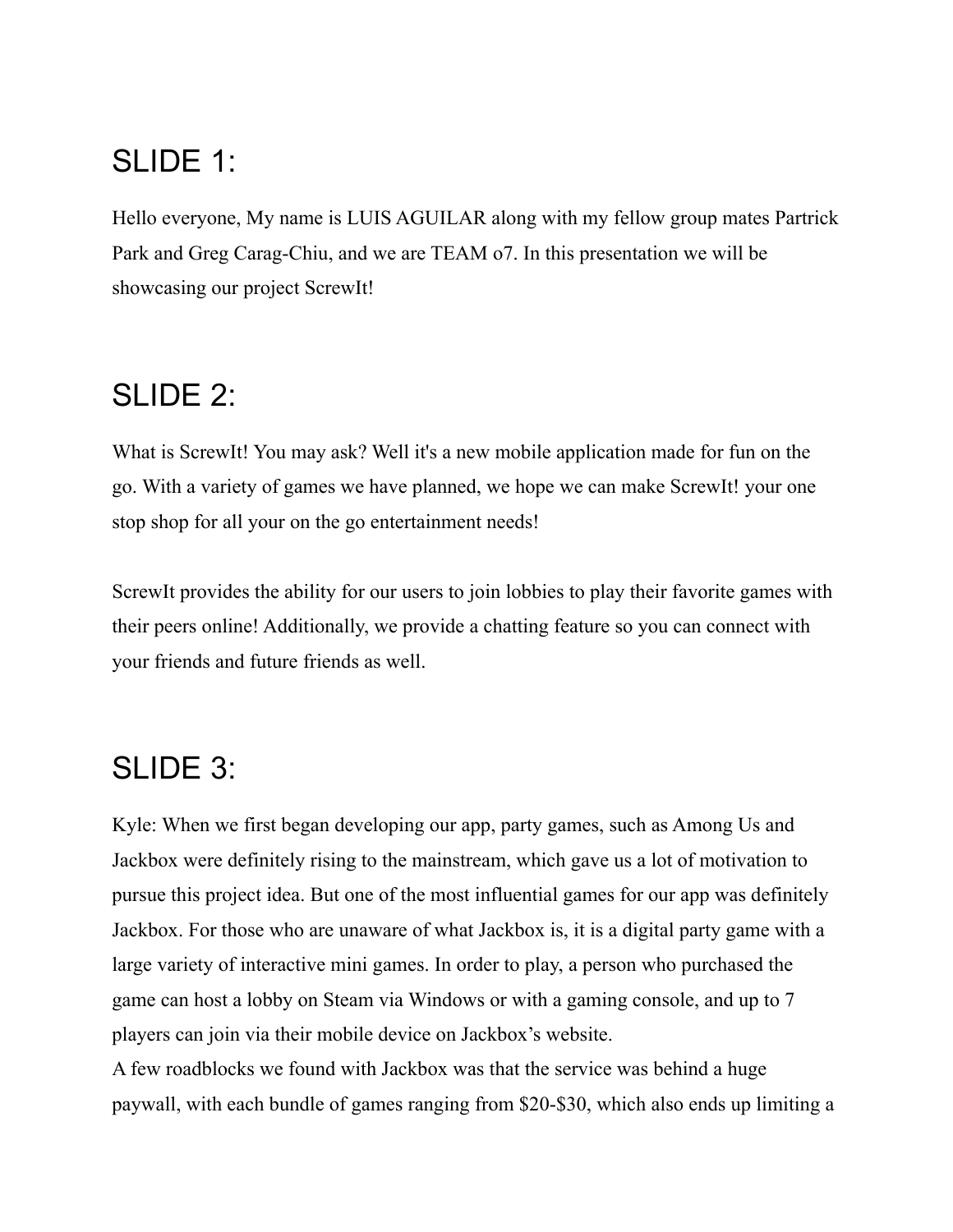group from being able to play if the person who purchased the game isn't available. We found that setting up the game was also inconvenient, since the ability to host a game is not a feature for mobile devices. We really wanted a portable party game that involves a variety of fun and wacky game elements, with opportunities for constant replayability, and not just a one time game to download and uninstall after a few weeks. We also wanted to take a simple approach to user connectivity similar to web applications such as Kahoot or Spyfall, where players can start the app, enter their username, and are immediately able to start playing with friends, without the need to create an account or pay for the service.

Some early concepts we had was in an in person party app which involved passing the phone around, or using a single device to host the game. We decided to scrap that idea since our idea was developed in the midst of quarantine.

Another concept we originally had was a co-op game, played as a handheld device on each player's phone screen, but soon realized we wanted more in-person interactivity among players instead of gluing your eyes to the screen.

### SLIDE 4:

#### Patrick:

For our project, we decided to target smartphone users. According to Statista, 85% of Americans own a smartphone, and according to BankMyCell, 83% of the global population owns a smartphone. So we'll have a huge population we can reach. The mobile game industry has also been booming in recent years. Newzoo research shows that mobile game revenues account for 52% of the overall global game market, which is about 90.7 billion dollars. This is overwhelmingly higher than PC's or consoles, which collectively make up the other 48%. The bottom chart by Newzoo also shows a steady growth in yearly revenues, which indicates a healthy and promising industry. Aside from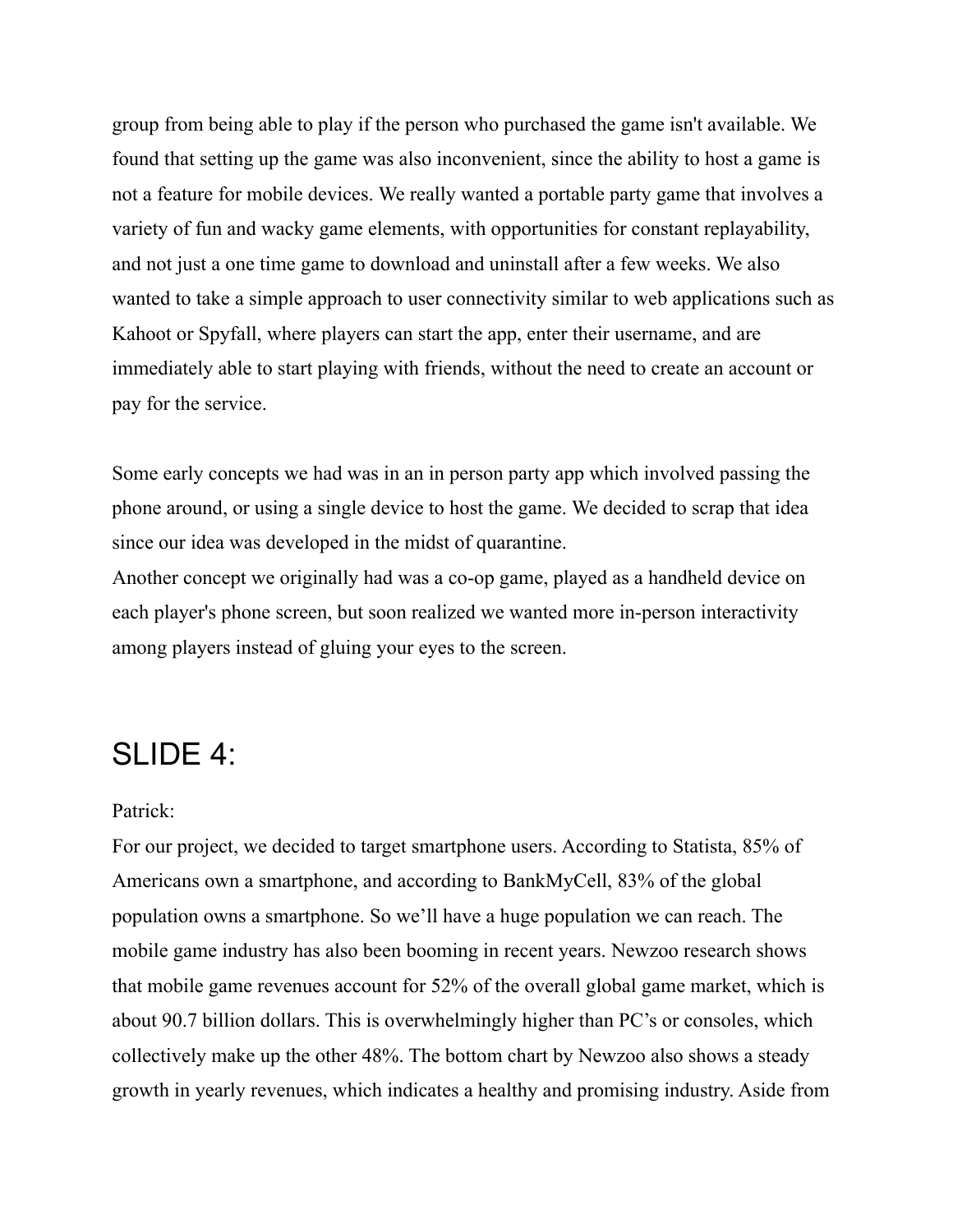financials, COVID-19 also presented an opportunity since stay-at-home advisories became common. When people are stuck at home for extended periods, they become bored and look for forms of entertainment such as games. Finally, our app doesn't contain violence or adult themes, so it's open to all ages, but we do expect a higher percentage of younger audiences.

### SLIDE 5:

#### Patrick:

For our framework, we went through many resources, and decided on which to use through trial & error and best fit. For our primary UI development, we used React Native. We also used Expo to speed up the configuration process and for convenient testing purposes. For our backend management, we used Node and Express as the middleware. For user authentication and management, we used AWS Amplify, which also provided us with a server and database to store user data. Finally we used socket.io for our servers and multiplayer functionality.

### SLIDE 6:

#### Patrick:

To manage our project, we used the scrum framework. We developed features incrementally in sprints and conducted weekly standups. During these standups, we went over current progress, future plans, roadblocks, solutions, and backlogs. To give an idea of our sprints, the chart on the right shows our general roadmap for development. We had many sprints, but we grouped up the similar ones to summarize them for this presentation. So our first sprint was app design and conceptualization, which involved making a blueprint of our app and conducting framework research. Our second sprint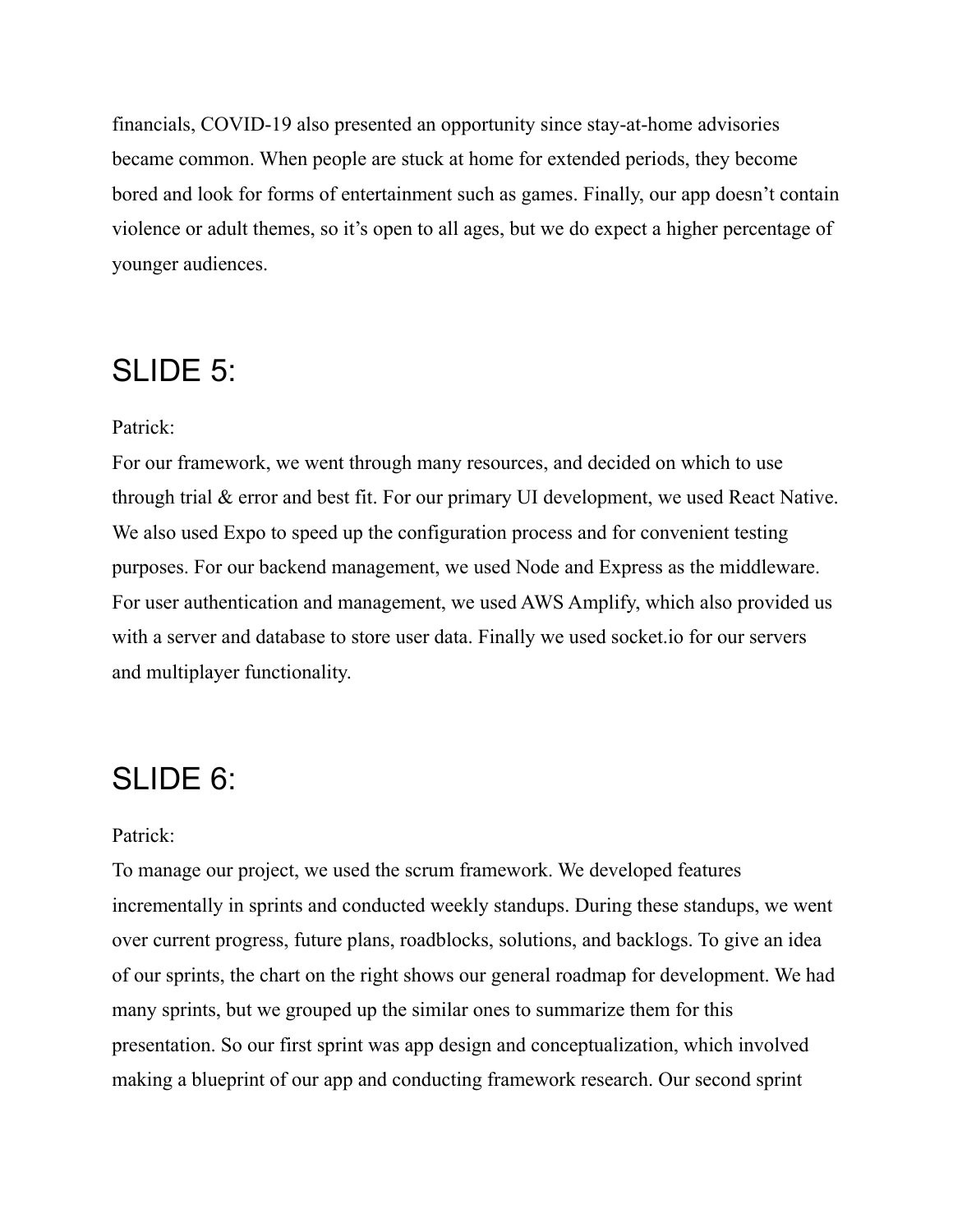involved frontend UI design. Our 3rd sprint involved setting up the backend development such as the server and database. Our 4th sprint focused on the actual game development itself. And our final sprint focused on bug fixing, quality assurance, and extensive testing.

### SLIDE 7:

#### VIDEO DEMO

#### Patrick:

Alright, so let's get started with our app demo. First, let's head over to the sign up page. From here you can enter your email, username, and password. After you submit, you'll be sent an email with a confirmation code to verify your identity and you'll be redirected to the confirmation page. Once you enter the code you received, you'll be registered as a verified user. After that, you'll be redirected to the sign in page. Finally, you can enter your username and password to login to our application. We also implemented a reset password feature in case you ever lose or forget your password.

#### Luis:

Here is Rap Battle! When joining the game you are greeted with a welcome card and how to play the game! Users are encouraged to come up with verses based on the randomized prompt above! With the randomizer button, you can change your prompt and create a phrase based on your new prompt! The point of the game is to mess up other players' current rap! Be fast! Here is a small demo of it working! And that's our demo of rap battle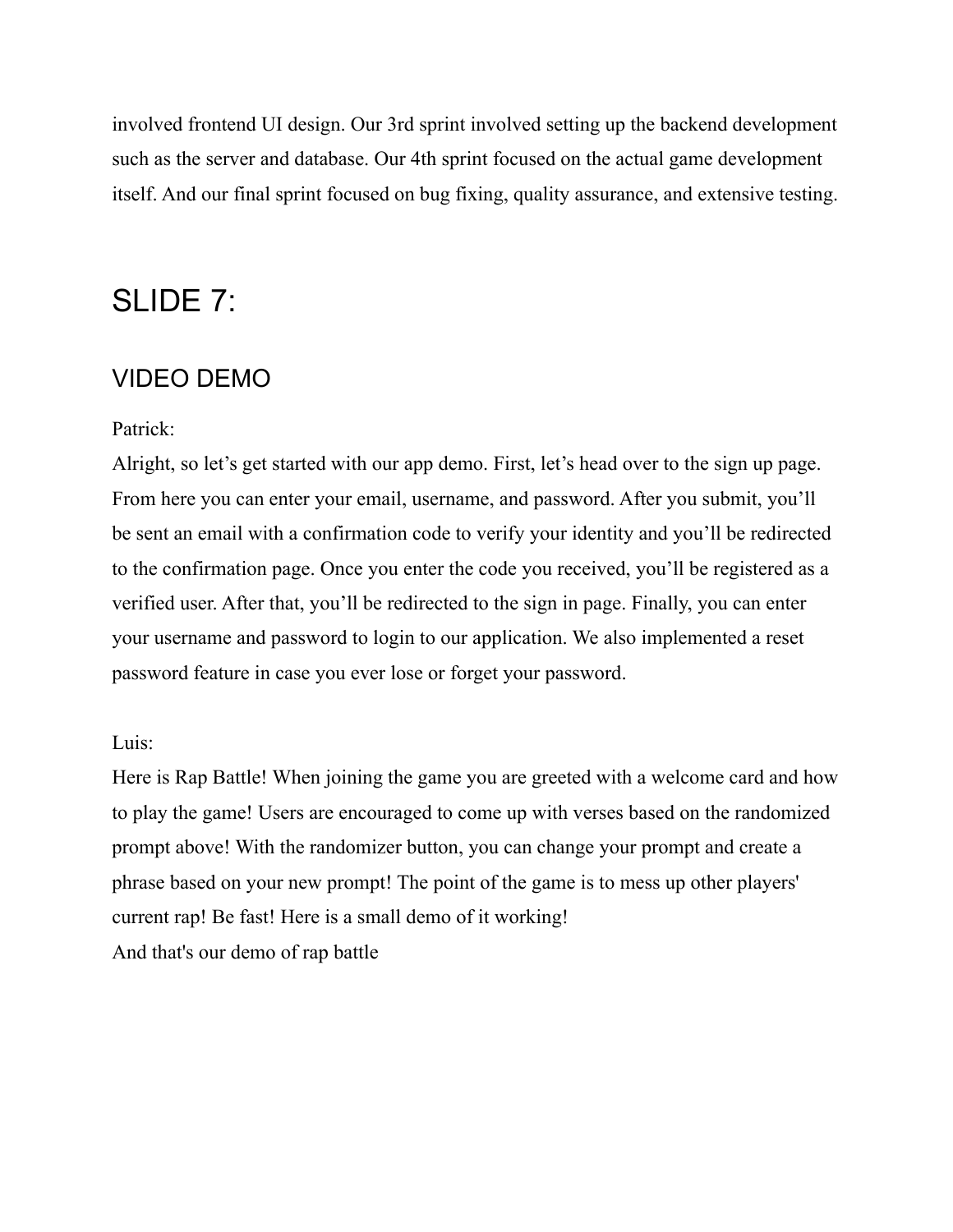## SLIDE 8:

Kyle: We'll be talking a little bit about what each of us did individually to help contribute with the project. So this is Kyle speaking. In the beginning of the project, I was mostly motivated to design the front end and UI, and helped to create the login selection screen, the game library UI, and the overall theme of the app. Near the end, we swapped roles, and I put more of my focus on the back-end to implement client-server connectivity among multiple users and finalized the feature to create synchronous private game lobbies using Sockets. I also led the creative design of the game(s) and built the foundation of the game's logic.

Patrick: Hey, this is Patrick. I worked on some backend development with AWS for user authentication, Express for connectivity, and Postgres for database usage. I also worked on some game design as well.

Luis: I am Luis, with my experience of socket.io with previous projects I was tasked with back-end server connection with socket.io Additionally, I started the foundation of our game that was later helped by Greg. Towards the end of development, I was tasked to create the overall theme and graphics for our project as well, that would then be confirmed by all group mates.

## SLIDE 9:

With the scope of this project, there were bound to be challenges! Luis: Framework variety integration was difficult to implement in a seamless fashion with minor and few hiccups.

Backend development was extremely time consuming. Issues with Socket.io syntax was a team issue that required all hands on deck to solve. Along with minimal resources to debug our issues, this was a huge hurdle for us.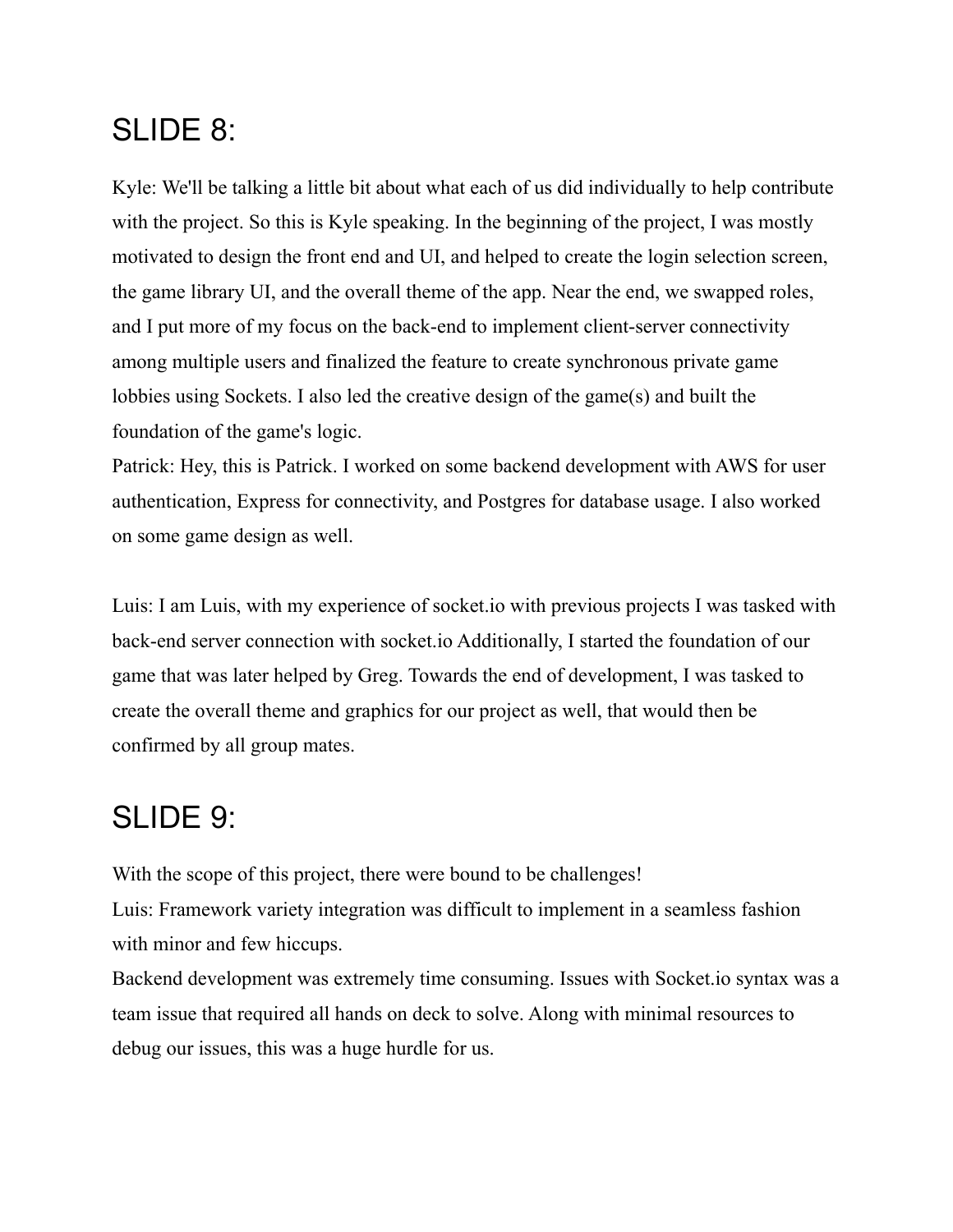Git issues were also something that plagued us as a group. Many times a group mate would push new packages and dependencies that would completely break our node module packages when we would pull. After many trouble shooting attempts, we finally got to the root of our issues which was a huge relief for us when pushing new updates.

## SLIDE 10:

Luis:

What we learned as a group:

Time management:

With the challenges this project came with, we learned that many areas required more attention than others. We looked at our timeline and adjusted what we needed accordingly.

Team Based Skills:

While all of us are familiar with project work and a team based environment prior to taking on this project, it was all contained to one subject. This project required a cumulative experience from classes that helped us communicate our strengths and weaknesses towards each other.

Scope of Mobile App dev:

We had limited experience with mobile app development prior to this project. We wanted to challenge ourselves with this project. We experience a lot of hurdles and difficulties. Our limited knowledge required us to focus on a lot of research prior to starting the project and a lot of trial and error.

Decision-making regarding persistent issues:

We had ideas for ScrewIt! that we wanted to see come to fruition, but ultimately, we needed to make hard decisions regarding the app in order to publish a successful project.

Game Development using React Native: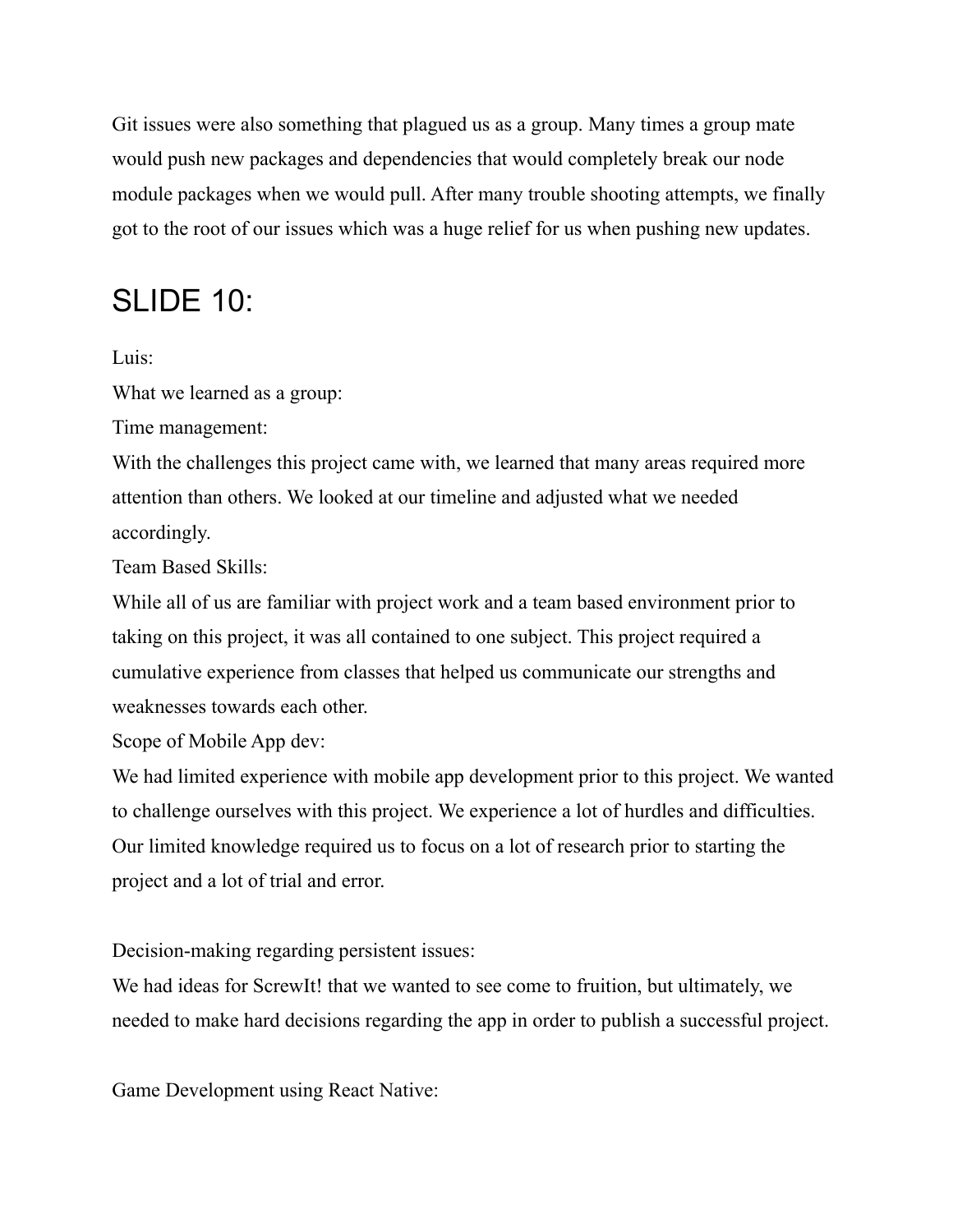Only 1 / 3 members have had any experience with Game Development, but neither us have any experience of game development using react native. This was extremely difficult to navigate around which led us to deviate from our original plan of 3 games to 1 game. This also leads us to revise our ideas in order to fit our project but also allow us to finish it.

## SLIDE 11:

In the beginning, we initially planned to have at least two games ready for launch, but due to complications, we were barely able to finish our initial RapBattle Game. We plan to continue working on improving RapBattle, as it is still currently unpolished and missing a few key features.

Our other game idea is a somewhat familiar concept called Cops and Robbers, which shares elements to a popular party game, called Mafia. I was actually pretty excited about this game and had a lot in mind for the creative direction, but unfortunately we weren't able to start development. If you're interested in the future development of our game, make sure to check out our github.

Moving on, we also had plans to improve the overall QOL of our app. As you know we have made an optional feature to create an account, which is currently working, but offers no additional features. In the future, we want to be able to save game states to an account, and if our application obtains popularity, we may even offer paid downloadable content, available to access to those who have an account. We also want to implement profile customization, such as avatar customization. Finally we want to implement the ability to add users as friends, which will allow you to invite or join other friends that are currently on the app. In terms of UI, we plan to polish the overall graphics and theme to make it more unique and personal to us, such as creating our own official customized logo, a unique splash screen, personalized backdrop, and more. Finally, we hope to be able to